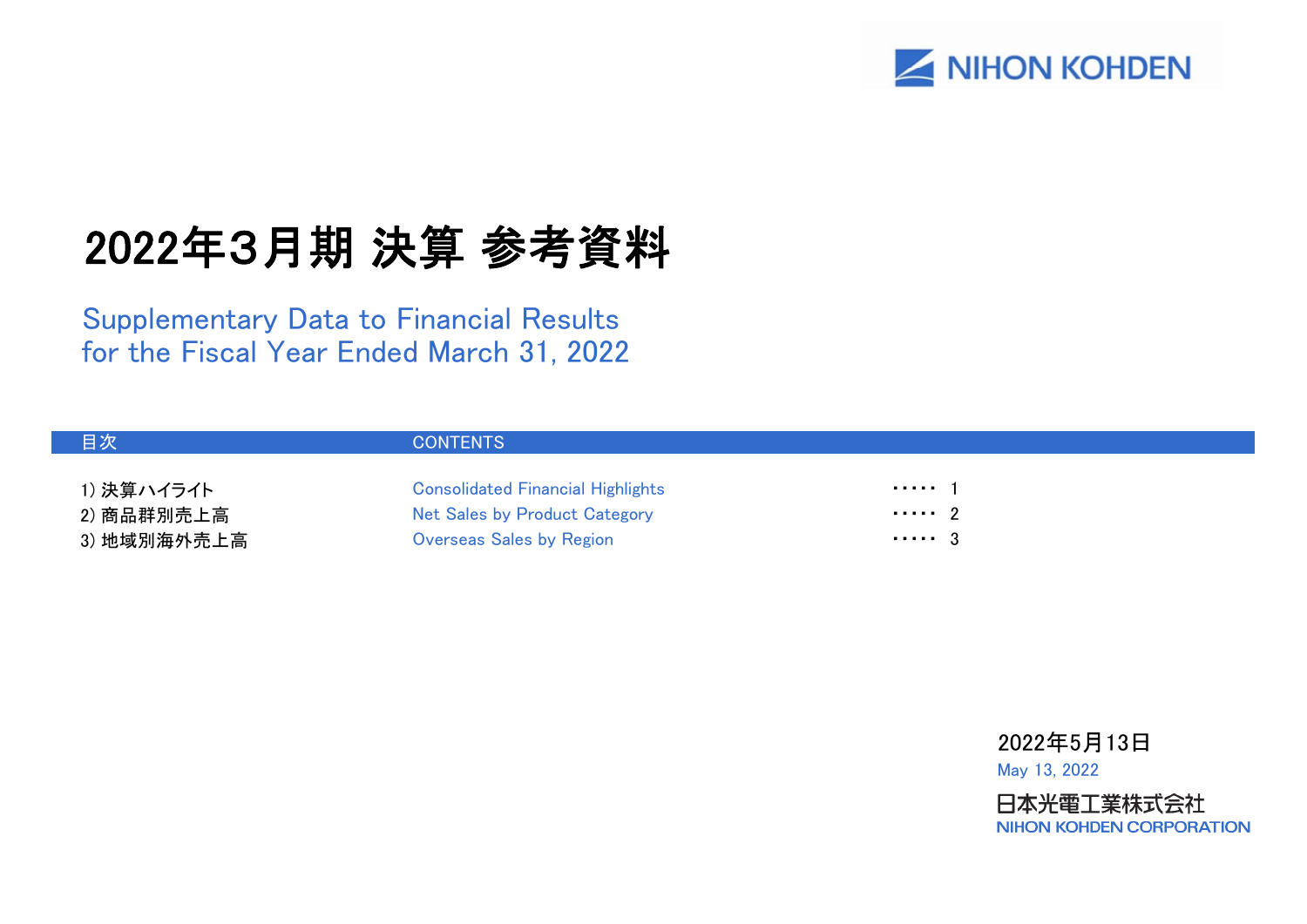

## 1) 決算ハイライト / Consolidated Financial Highlights

#### (注) 記載金額は百万円未満を切り捨てて表示しています。

(Note) Amounts are rounded down to the nearest million yen.

| 2021年3月期<br><b>FY2020</b> |                     |                                                         |        |        |        |        |                |                |            |        |        | 2022年3月期 |        | <b>FY2021</b>  |                |                   |
|---------------------------|---------------------|---------------------------------------------------------|--------|--------|--------|--------|----------------|----------------|------------|--------|--------|----------|--------|----------------|----------------|-------------------|
|                           | 単位:百万円              | Millions of yen                                         | 1Q     | 2Q     | 3Q     | 4Q     | 上期<br>1st Half | 下期<br>2nd Half | 通期<br>Full | 1Q     | 2Q     | 3Q       | 4Q     | 上期<br>1st Half | 下期<br>2nd Half | 通期<br><b>Full</b> |
| 売上高                       |                     | <b>Net Sales</b>                                        | 38.461 | 48,779 | 49,805 | 62,680 | 87,240         | 112,486        | 199,727    | 47.182 | 55,160 | 45,735   | 57,050 | 102,343        | 102,785        | 205,129           |
|                           | 国内売上高               | <b>Domestic Sales</b>                                   | 24,809 | 31,438 | 31.756 | 49,270 | 56,248         | 81.026         | 137,274    | 29,364 | 35,799 | 31.432   | 39,724 | 65,164         | 71,156         | 136,321           |
|                           | 海外売上高               | <b>Overseas Sales</b>                                   | 13,652 | 17,340 | 18,049 | 13,410 | 30,992         | 31,459         | 62,452     | 17,817 | 19,360 | 14,302   | 17,326 | 37,178         | 31,628         | 68,807            |
|                           | 営業利益                | <b>Operating Income</b>                                 | 1,831  | 6,927  | 6,827  | 11,508 | 8,758          | 18.336         | 27,094     | 6,423  | 10,990 | 5,901    | 7,676  | 17,414         | 13,577         | 30,992            |
|                           | 経常利益                | <b>Ordinary Income</b>                                  | 1,581  | 6,634  | 6,481  | 13,677 | 8,215          | 20,159         | 28,374     | 6,743  | 11,246 | 6,687    | 9,885  | 17,990         | 16,573         | 34,563            |
|                           | 親会社株主に帰属する<br>当期純利益 | <b>ncome Attributable to</b><br><b>Owners of Parent</b> | 1,060  | 4,766  | 3,055  | 9,360  | 5,826          | 12,416         | 18,243     | 4,537  | 7,757  | 4,616    | 6,524  | 12,294         | 11.141         | 23,435            |
|                           | 平均為替レート             | <b>Average Exchange Rate</b>                            |        |        |        |        |                |                |            |        |        |          |        |                |                |                   |
|                           | 1米ドル                | <b>I US Dollar</b>                                      | ¥107.9 | ¥106.2 | ¥105.1 | ¥104.4 | ¥106.9         | ¥104.9         | ¥105.9     | ¥108.9 | ¥110.1 | ¥112.2   | ¥114.8 | ¥109.5         | ¥113.6         | ¥111.3            |
| ユーロ                       |                     | <b>EURO</b>                                             | ¥118.1 | ¥123.9 | ¥123.2 | ¥127.1 | ¥121.3         | ¥124.5         | ¥123.1     | ¥131.5 | ¥130.6 | ¥130.6   | ¥129.6 | ¥131.1         | ¥130.1         | ¥130.6            |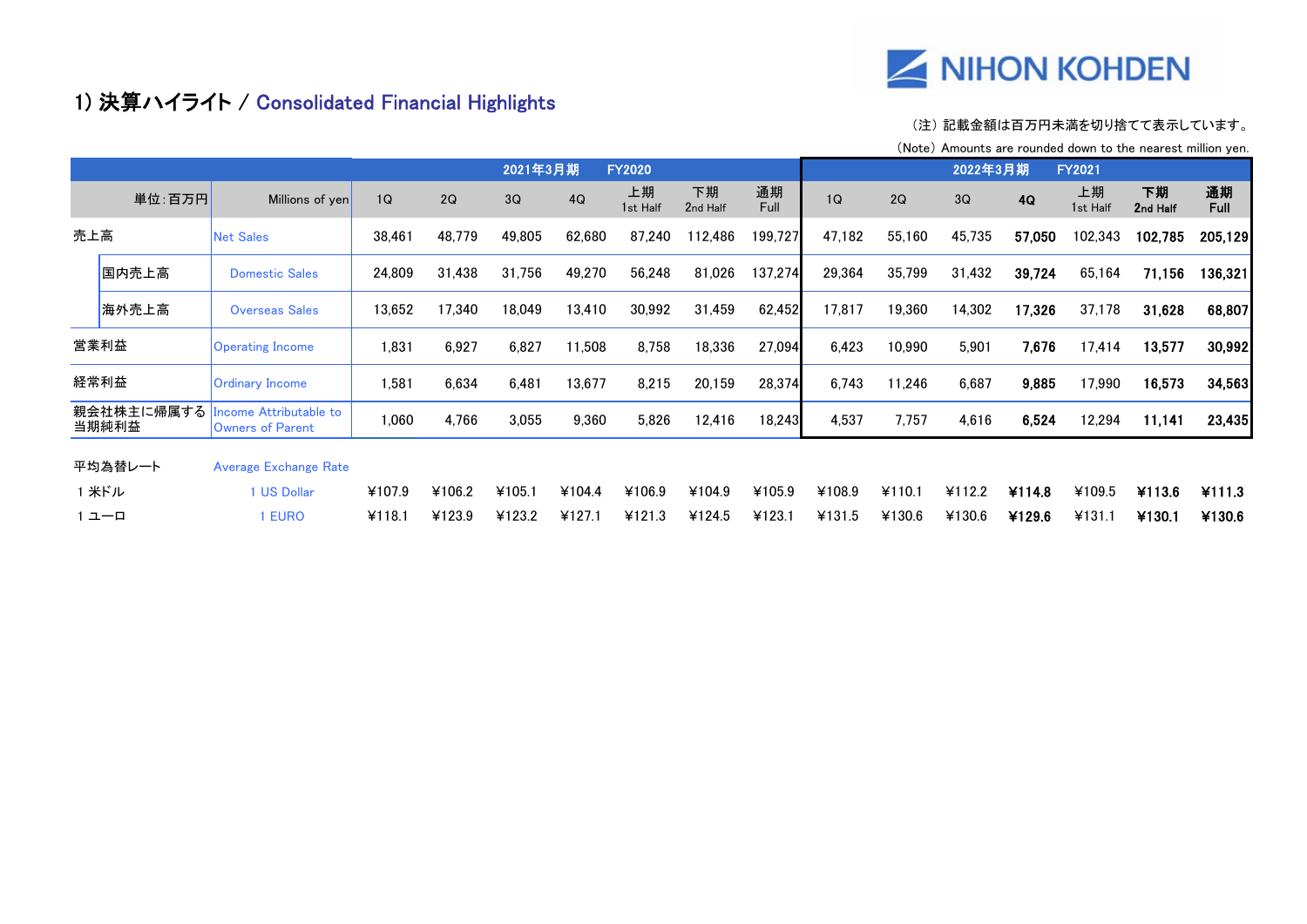

## 2) 商品群別売上高 / Net Sales by Product Category

### (注) 記載金額は百万円未満を切り捨てて表示しています。

(Note) Amounts are rounded down to the nearest million yen.

|                       |          |                                          |        | 2021年3月期 |        | <b>FY2020</b> |                |                |            |        | 2022年3月期 |        | <b>FY2021</b> |                 |                 |                   |
|-----------------------|----------|------------------------------------------|--------|----------|--------|---------------|----------------|----------------|------------|--------|----------|--------|---------------|-----------------|-----------------|-------------------|
|                       | 単位:百万円   | Millions of yen                          | 1Q     | 2Q       | 3Q     | 4Q            | 上期<br>1st Half | 下期<br>2nd Half | 通期<br>Full | 1Q     | 2Q       | 3Q     | <b>4Q</b>     | 上期<br>1st Half  | 下期<br>2nd Half  | 通期<br><b>Full</b> |
|                       | 生体計測機器   | <b>Physiological Measuring Equipment</b> | 7.342  | 9.007    | 9.623  | 11.612        | 16.350         | .235           | 37,586     | 8,571  | 9.426    | 9.458  | 12,223        | 17,998          | 21,682          | 39,681            |
|                       | 生体情報モニタ  | <b>Patient Monitors</b>                  | 15,382 | 19.684   | 20.302 | 23,449        | 35,067         | 43.751         | 78.818     | 20,903 | 23,643   | 17.878 | 22.435        | 44,546          | 40,313          | 84,860            |
| 連結売上高                 | 治療機器     | <b>Treatment Equipment</b>               | 8,714  | 0.609    | 11,204 | 14,597        | 19,324         | 25,801         | 45,126     | 10,358 | 12,607   | 10.184 | 10,238        | 22,965          | 20,423          | 43,388            |
|                       | その他      | <b>Other Medical Equipment</b>           | 7,021  | 9.477    | 8.676  | 13,021        | 16.499         | 21.697         | 38,196     | 7,349  | 9,483    | 8,213  | 12,152        | 16,832          | 20,366          | 37,198            |
| <b>Net Sales</b>      | 合計       | <b>Total Sales</b>                       | 38,461 | 48.779   | 49.805 | 62.680        | 87.240         | 112.486        | 199.72     | 47.182 | 55,160   | 45.735 | 57,050        | 102.343         | 102,785 205,129 |                   |
|                       | 機器       | <b>Products</b>                          | 19,959 | 27.407   | 27,643 | 38.826        | 47,367         | 66.469         | 113.836    | 26,421 | 32,054   | 23.170 | 32,905        | 58.476          | 56.076          | 114.552           |
|                       | 消耗品・サービス | <b>Consumables and Services</b>          | 18.502 | 21.371   | 22,162 | 23,854        | 39,873         | 46.016         | 85.890     | 20.760 | 23.106   | 22,564 | 24,144        | 43.866          | 46,709          | 90,576            |
|                       |          |                                          |        |          |        |               |                |                |            |        |          |        |               |                 |                 |                   |
|                       | 生体計測機器   | <b>Physiological Measuring Equipment</b> | 5,643  | 6,982    | 7,399  | 9,530         | 12,625         | 16,929         | 29,555     | 6,392  | 6,978    | 7,191  | 9.916         | 13,371          | 17,107          | 30,478            |
| 国内売上高                 | 生体情報モニタ  | <b>Patient Monitors</b>                  | 7,732  | 9,543    | 10,338 | 16,501        | 17,276         | 26.840         | 44,116     | 10,827 | 12,978   | 11.078 | 13,357        | 23,806          | 24,435          | 48,241            |
| <b>Domestic Sales</b> | 治療機器     | <b>Treatment Equipment</b>               | 5,551  | 6,725    | 6.550  | 11.466        | 12,277         | 18.017         | 30.294     | 6,323  | 7,998    | 6,582  | 6.165         | $14,32^{\circ}$ | 12.748          | 27,069            |
|                       | その他      | <b>Other Medical Equipment</b>           | 5,881  | 8.186    | 7.467  | 11.771        | 14,068         | 19,239         | 33,307     | 5,822  | 7,843    | 6,579  | 10,285        | 13.666          | 16,865          | 30,531            |
|                       | 合計       | <b>Total Sales</b>                       | 24.809 | 31.438   | 31.756 | 49.270        | 56.248         | 81.026         | 137.274    | 29.364 | 35.799   | 31.432 | 39,724        | 65.164          | 71.156          | 136.321           |
|                       |          |                                          |        |          |        |               |                |                |            |        |          |        |               |                 |                 |                   |
|                       | 生体計測機器   | <b>Physiological Measuring Equipment</b> | 1,698  | 2,025    | 2,224  | 2,081         | 3,724          | 4,305          | 8,030      | 2.179  | 2,447    | 2,267  | 2,307         | 4,627           | 4,575           | 9,202             |
| 海外売上高                 | 生体情報モニタ  | <b>Patient Monitors</b>                  | 7,650  | 10.140   | 9,963  | 6,948         | 17.790         | 16.911         | 34.701     | 10,075 | 10,664   | 6,800  | 9.078         | 20,740          | 15,878          | 36,618            |
|                       | 治療機器     | <b>Treatment Equipment</b>               | 3.163  | 3,883    | 4,653  | 3,130         | 7,047          | 7,784          | 14.831     | 4,035  | 4,609    | 3,601  | 4,073         | 8,644           | 7,674           | 16,318            |
| <b>Overseas Sales</b> | その他      | <b>Other Medical Equipment</b>           | 1.139  | 1.291    | 1.208  | 1,249         | 2,430          | 2,457          | 4,888      | 1,526  | 1,639    | 1,633  | 1,867         | 3,166           | 3,501           | 6,667             |
|                       | 合計       | <b>Total Sales</b>                       | 13.652 | 17.340   | 18.049 | 13.410        | 30.992         | 31.459         | 62.452     | 17.817 | 19.360   | 14.302 | 17,326        | 37.178          | 31.628          | 68,807            |